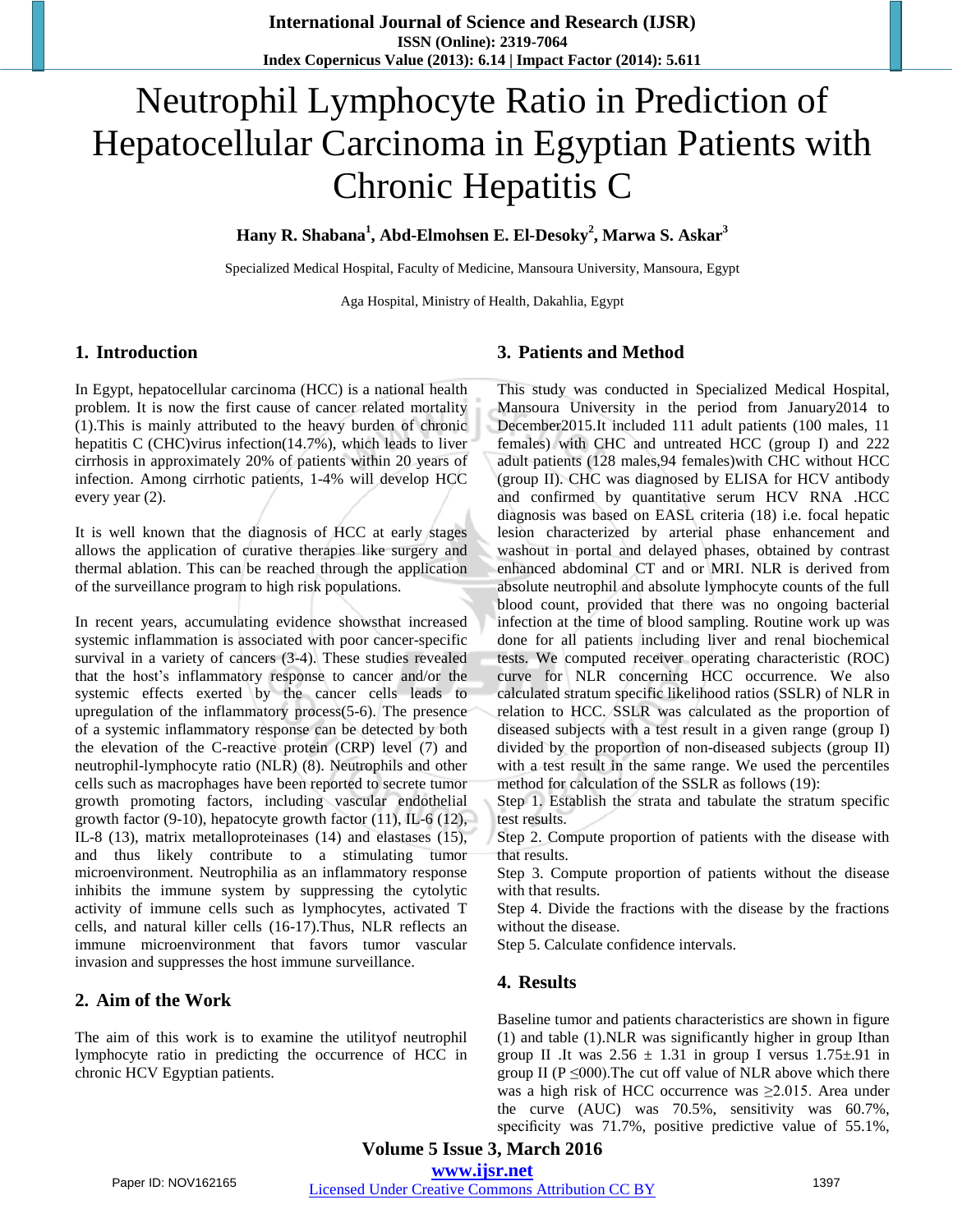negativepredictive value of 76.1%, accuracy of 67.7% and positive likelihood ratio of 2.14 (figure2). The SSLR for HCC

> Diffuse 3.6% Unifocal 33.3% n ul títocal 63.1%



Diagonal segments are produced by ties.

**Figure 2:** The cut off value of NLR above which there was a high risk of HCC development was ≥2.015. AUC was 70.5%, sensitivity was 60.7%, specificity was 71.7%, PPV of 55.1%, NPV of 76.1%, accuracy of 67.7% and positive LR of 2.14.

|                      |            |         | Std.      | P      |
|----------------------|------------|---------|-----------|--------|
|                      | Group      | Mean    | Deviation | value. |
|                      | <b>HCC</b> | 59.34   | 7.61      | .000   |
| Age                  | Non-HCC    | 48.18   | 8.39      |        |
|                      | <b>HCC</b> | 2.56    | 1.31      | .000   |
| NLR.                 | Non-HCC    | 1.75    | .91       |        |
| WBCs $(x103)$        | HCC        | 5870.37 | 3480.58   |        |
| cells mm3)           | Non-HCC    | 5823.92 | 2232.09   | .887   |
|                      | <b>HCC</b> | 7.36    | 2.06      |        |
| Child score          | Non-HCC    | 5.48    | 1.07      | .000   |
| <b>ALT</b>           | <b>HCC</b> | 62.00   | 59.27     |        |
| $(0-41 \text{ U/L})$ | Non-HCC    | 62.90   | 38.64     | .871   |
| AST                  | <b>HCC</b> | 88.48   | 83.07     |        |
| $(0-37 \text{ U/L})$ | Non-HCC    | 64.99   | 41.06     | .007   |
| Albumin $(3.5-5)$    | <b>HCC</b> | 3.23    | .62       |        |
| g/dl                 | Non-HCC    | 3.94    | .57       | .000   |
| Platelet             | <b>HCC</b> | 123.83  | 67.45     |        |

**Table 1:** Baseline Patients Characteristics

presence by NLR was 0.54 if NLR was< 2, 1.74 if NLR was2 to 4 and 7.14 if NLR was>4.



**Figure 1:** Baseline tumor characteristics

| $\times$ 103/µ l)   | Non-HCC    | 160.76 | 69.26 | .000 |
|---------------------|------------|--------|-------|------|
| <b>INR</b>          | <b>HCC</b> | 1.31   | .28   |      |
|                     | Non-HCC    | 1.11   | .16   | .000 |
| Total bilirubin     | <b>HCC</b> | 1.68   | 1.07  |      |
| (up to $1mg/dl$ )   | Non-HCC    | 1.01   | .57   | .000 |
| Creatinine (up to   | <b>HCC</b> | .93    | .28   |      |
| $1.2 \text{ mg/dl}$ | Non-HCC    | .87    | .20   | .017 |

 $p > 0.05$  (insignificant);  $p < 0.05$  (significant);  $p < 0.01$  (Highly significant)

## **5. Discussion**

HCC is a major health problem in Egypt and represents the first cause of cancer related mortality (1).Chronic hepatitis C is the major risk factor of HCC in Egypt. Application of surveillance program to high risk populations is very important to diagnose HCC at early stages .The early diagnosis allows the application of curative therapies and improves patient outcome .The definition of population at highest risk, the surveillance method and frequency of its application is controversial. In EASL clinical practice guidelines, only abdominal ultrasonography(US) is recommended every six months in chronic HCV patients with liver fibrosis stage equal to or more than F3.US is applied every three months if a nodule smaller than one centimeter(cm) is encountered. Contrast enhanced abdominal CT is recommended every three to four months in previously ablated HCC patients. It is also used if abdominal ultrasonography is unreliable as in obese patients (18). In the Japanese clinical practice guidelines, they apply abdominal US and three tumor markers(AFP, PIVKAII, AFP L3) every three months with contrast enhanced abdominal CT or MRI examinations every six to twelve months (as an optional surveillance method) in extremely high risk chronic HCV(cirrhotic) patients. In high risk (chronic HCV) patients, abdominal US plus the three tumor markers every six months are recommended (20).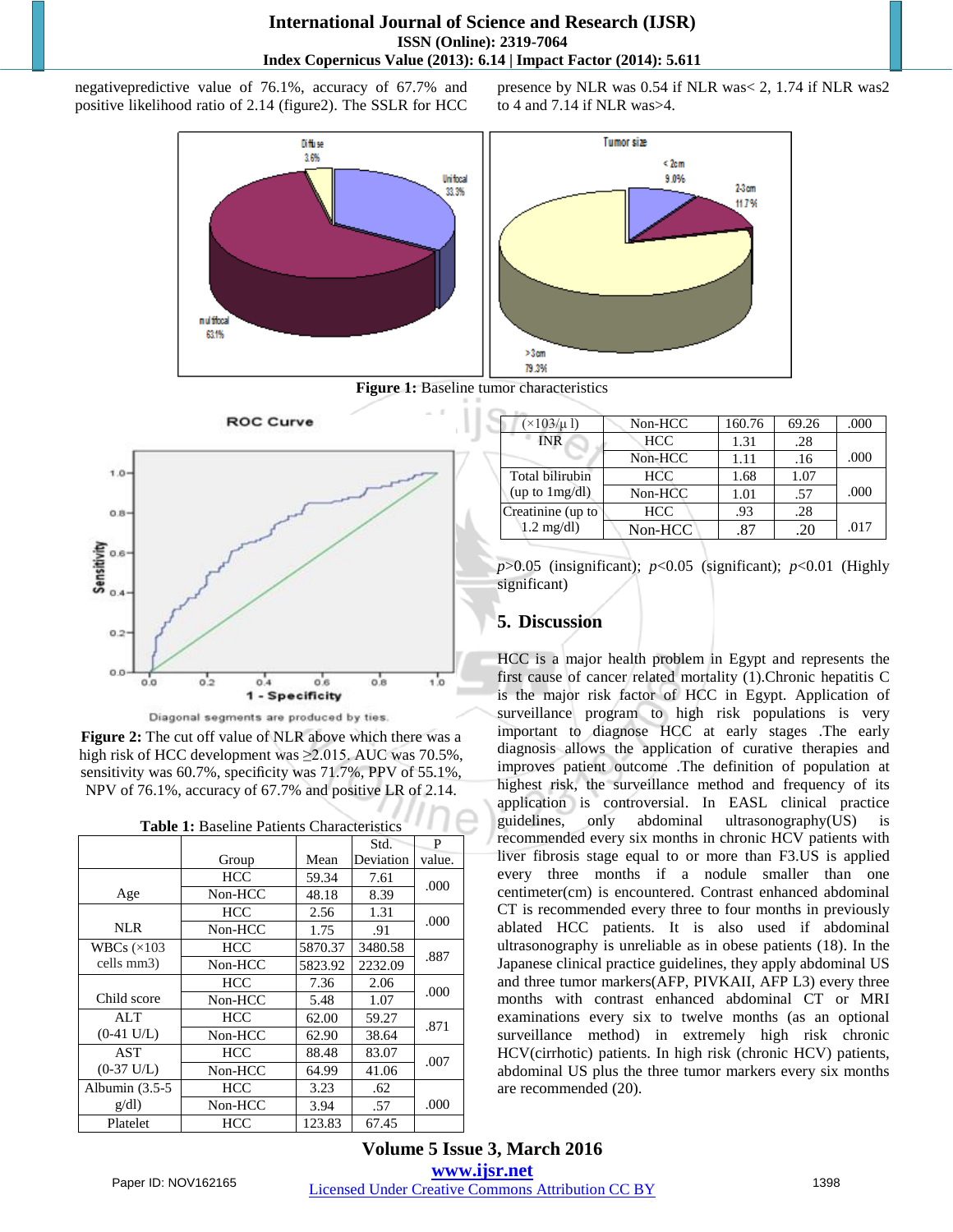#### **International Journal of Science and Research (IJSR) ISSN (Online): 2319-7064 Index Copernicus Value (2013): 6.14 | Impact Factor (2014): 5.611**

In the United States, only 12% of new HCV-related HCC cases are diagnosed through surveillance (21) and less than 20% of patients with cirrhosis who develop HCC have undergone regular surveillance (22).For this reason, it will be crucial to identify those who would benefit mostfrom continued surveillance. The addition of prediction method to surveillance programs may improve their cost-effectiveness by focusing on the extremely highriskgroups. Attempts to define patients who need a much closer follow up have been done. In Egypt, Yosry et al concluded that chronic HCV patients expressing fibroscan score >25 k Pa are in need for meticulous follow up by imaging examinations(23). Ethoxibenzylmagnetic resonance imaging (EOB-MRI) was used to calculate the liver-intervertebral disc ratio (LI) as: (post-liver intensity/post-intervertebral disc intensity)/(pre-liver intensity/pre-intervertebral disc intensity).Nojiri et al concluded that LI< 1.46 was an independent factor that is associated with the risk of HCC occurrence in chronic hepatitis C patients and that LI may be a substitute for liver biopsy when evaluating this risk and its combined use with Fib-4 is a better predictive method of HCC progression (24).

High NLR significantly predicted poor overall survival (OS) of HCC patients irrespective of the treatment applied. Furthermore, high NLR also significantly correlated with shortened disease free survival (DFS) of patient treated by liver transplantation or surgical resection. So, high NLR is closely associated with more aggressive phenotype of HCC with lower OS and DFS (25).

As regards the epidemiological features of the study patients, males represented 90.1% and females represented 9.9% in group I with strong male predominance ,while in group II males represented 57.7% and females represented 42.3%.The mean age of patients in HCC group(groupI)was 59.34±7.61 years while it was 48.18±8.39 in group II with highly significant older age in HCC group (P≤.000).

As regards the hepatic condition as evaluated by Child-Pugh score, Child class A represented 43.2%, Child class B represented 42.3% while Child class C represented 14.4% in group I. In group II, Child class A represented 89.5%, Child class B represented 8.6% while Child class C represented 1.8% .As regards the tumor burden in group I, the tumor size was smaller than 2cm in 9 % , 2-3cm in 11.7 % and larger than 3cm in 79.3 %.The tumor wasunifocal in 33.3%, multifocal in 63.1% and diffuse in 3.6%(figure 1).Meantumor size was  $5.56 \pm 2.1$  cm. The smallest tumor diagnosed non invasively was 1.3 cm. The distribution of Seventh edition TNM tumor stage (26) in group I was as follows: stage I represented 19.3%, stage II represented 25.5%, stage IIIa represented 19.3%, stage IIIb represented 18.3%, stage IIIc represented 1%, stage IVa represented 8% and stage IVb represented 7%. These results were obtained after adherence to the surveillance programme as recommended by EASL guidelines and indicate the need for more meticulous follow up in some patients.

NLR was significantly higher in group I than group 2 .It was 2.56  $\pm$  1.31 in group I versus 1.75 $\pm$ .91 in group II (P  $\leq$ 000). Using ROC curve, the cut off value of NLR above which there was a high risk of HCC occurrence was  $\geq 2.015$ . Area under the curve (AUC) was 70.5%, sensitivity was 60.7%, specificity was 71.7%, positive predictive value of 55.1%, negative predictive value of 76.1%, accuracy of 67.7% and positive likelihood ratio of 2.14. In clinical practice, however NLR will not be used as a diagnostic test of HCC, but used as an indicator of the risk of HCC. In this aspect, SSLR is better than a fixed cutoff value (23). The SSLR for HCC presence by NLR was 0.54 if NLR < 2, 1.74 if NLR was 2 to 4 and 7.14 if NLR was  $> 4$ . This means that NLR  $> 4$  is 7.14 times more likely to occur in CHC patients with HCC than CHC patients without HCC. So, CHC patients expressing NLR >4 are in need for much closer follow up for earlier detection of HCC.

# **6. Conclusion**

Neutrophil lymphocyte ratio(NLR) could be used as a predictor of HCC occurrence in chronic HCV Egyptian patients .Chronic HCV patients expressing NLR >4 are in need for much closer follow up.

## **References**

- [1] Anwar WA, Khaled HM, Amra HA, El-Nezami H, Loffredo CA. Changing pattern of hepatocellular carcinoma (HCC) and its risk factors in Egypt: Possibilities for prevention.*Mutation Research* 2008; **659**: 176–184
- [2] Egyptian national control strategy for viral hepatitis, 2008-2012 Arab Republic of Egypt, Ministry of Health and Population, National Committee for the Control of Viral Hepatitis.
- [3] Proctor MJ, Talwar D, Balmar SM, et al : The relationship between the presence and site of cancer, an inflammationbased prognostic score and biochemical parameters. Initial results of the Glasgow Inflammation Outcome Study.Br J Cancer 2010, 103:870–876.
- [4] Balkwill F, Mantovani A: Inflammation and cancer: back to Virchow? Lancet 2001, 357:539–545.
- [5] Jaiswal M, LaRusso NF, Burgart LJ, et al : Inflammatory cytokines induce DNA damage and inhibit DNA repair in cholangiocarcinoma cells by a nitric oxide-dependent mechanism. Cancer Res 2000, 60:184–190.
- [6] McMillan DC, Canna K, McArdle CS: Systemic inflammatory response predicts survival following curative resection of colorectal cancer. Br J Surg 2003, 90:215–219.
- [7] Hashimoto K, Ikeda Y, Korenaga D, et al: The impact of preoperative serum C-reactive protein on the prognosis of patients with hepatocellular carcinoma.Cancer 2001, 103:1856–1864.1.
- [8] Zahorec R: Ratio of neutrophil to lymphocyte counts rapid and simple parameter of systemic inflammation and stress in critically ill. Bratisl Lek Listy 2001, 102:5–14.